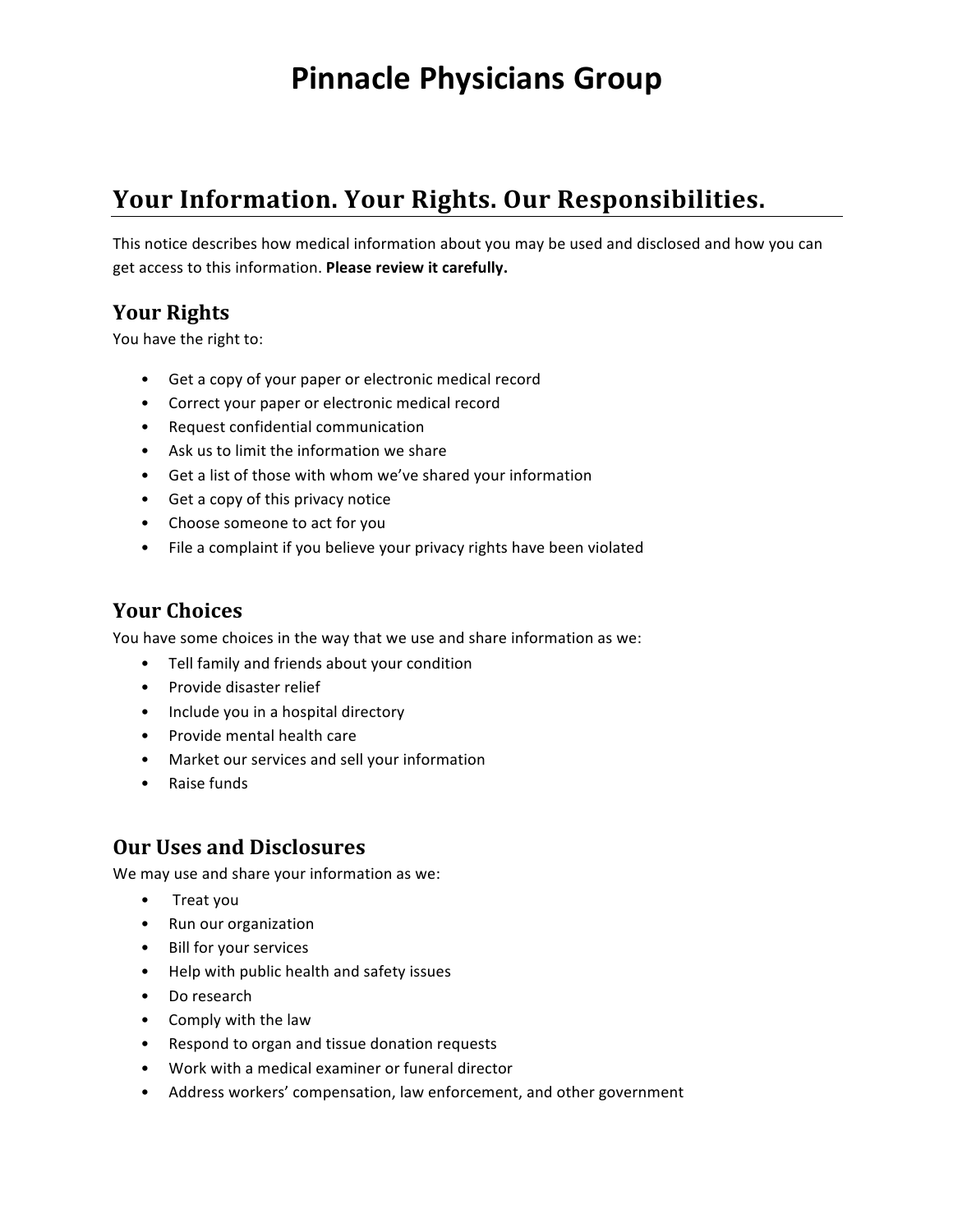requests

• Respond to lawsuits and legal actions

## **Your Rights**

When it comes to your health information, you have certain rights. This section explains your rights and some of our responsibilities to help you.

### Get an electronic or paper copy of your medical record

- You can ask to see or get an electronic or paper copy of your medical record and other health information we have about you. Ask us how to do this.
- We will provide a copy or a summary of your health information, usually within 30 days of your request. We may charge a reasonable, cost-based fee.

#### Ask us to correct your medical record

- You can ask us to correct health information about you that you think is incorrect or incomplete. Ask us how to do this.
- We may say "no" to your request, but we'll tell you why in writing within 60 days.

### **Request confidential communications**

- You can ask us to contact you in a specific way (for example, home or office phone) or to send mail to a different address.
- We will say "yes" to all reasonable requests.

### Ask us to limit what we use or share

- You can ask us not to use or share certain health information for treatment, payment, or our operations. We are not required to agree to your request, and we may say "no" if it would affect your care.
- If you pay for a service or health care item out-of-pocket in full, you can ask us not to share that information for the purpose of payment or our operations with your health insurer. We will say "yes" unless a law requires us to share that information.

### Get a list of those with whom we've shared information

- You can ask for a list (accounting) of the times we've shared your health information for six years prior to the date you ask, who we shared it with, and why.
- We will include all the disclosures except for those about treatment, payment, and health care operations, and certain other disclosures (such as any you asked us to make). We'll provide one accounting a year for free but will charge a reasonable, cost-based fee if you ask for another one within 12 months.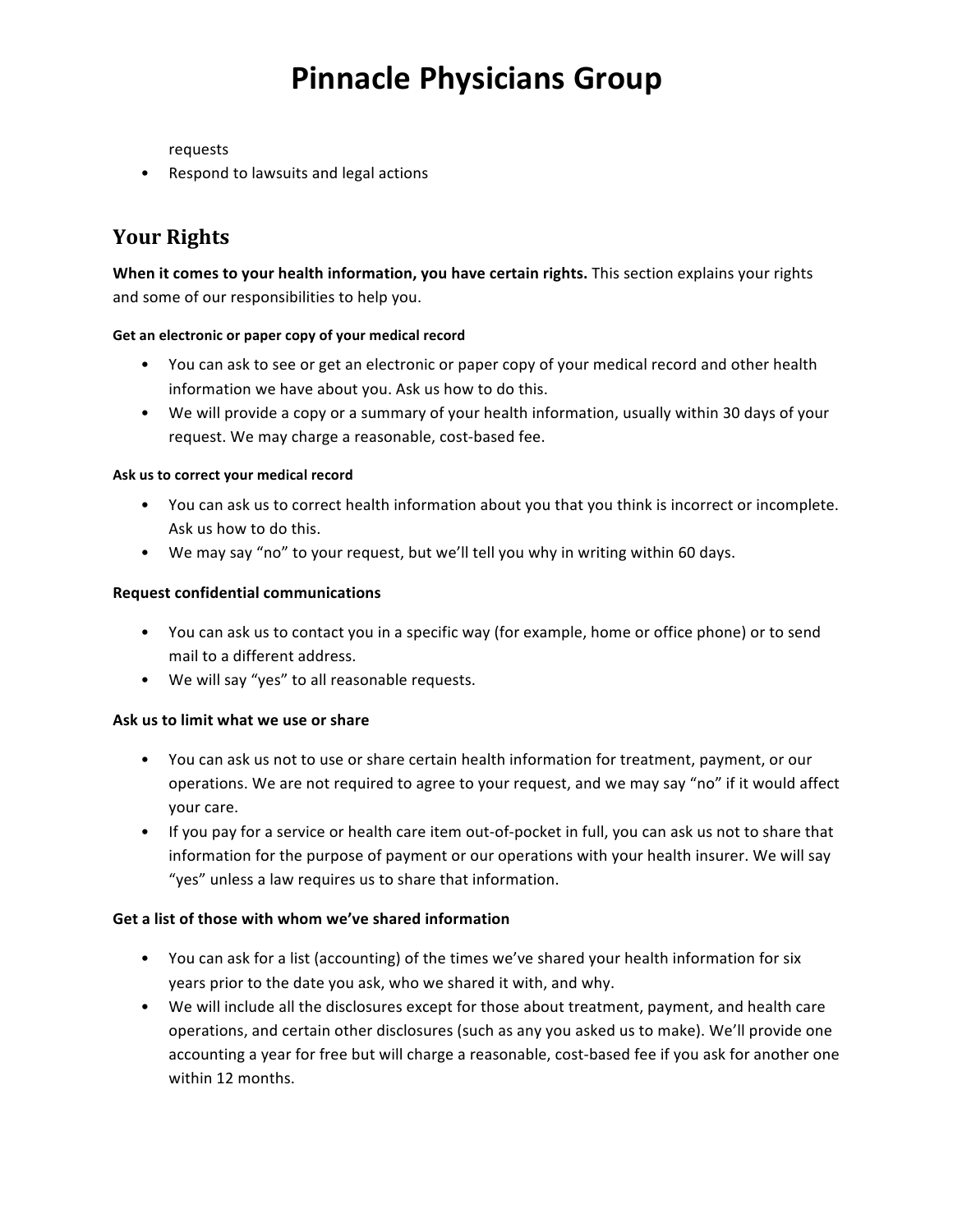#### **Get a copy of this privacy notice**

You can ask for a paper copy of this notice at any time, even if you have agreed to receive the notice electronically. We will provide you with a paper copy promptly.

#### **Choose someone to act for you**

- If you have given someone medical power of attorney or if someone is your legal guardian, that person can exercise your rights and make choices about your health information.
- We will make sure the person has this authority and can act for you before we take any action.

### File a complaint if you feel your rights are violated

- You can complain if you feel we have violated your rights by contacting us using the information on page 1.
- You can file a complaint with the U.S. Department of Health and Human Services Office for Civil Rights by sending a letter to 200 Independence Avenue, S.W., Washington, D.C. 20201, calling 1-877-696-6775, or visiting www.hhs.gov/ocr/privacy/hipaa/complaints/.
- We will not retaliate against you for filing a complaint.

## **Your Choices**

For certain health information, you can tell us your choices about what we share. If you have a clear preference for how we share your information in the situations described below, talk to us. Tell us what you want us to do, and we will follow your instructions.

In these cases, you have both the right and choice to tell us to:

- Share information with your family, close friends, or others involved in your care
- Share information in a disaster relief situation
- Include your information in a hospital directory

*If* you are not able to tell us your preference, for example if you are unconscious, we may go ahead and share your information if we believe it is in your best interest. We may also share your *information* when needed to lessen a serious and imminent threat to health or safety.

In these cases we never share your information unless you give us written permission:

- Marketing purposes
- Sale of your information
- Most sharing of psychotherapy notes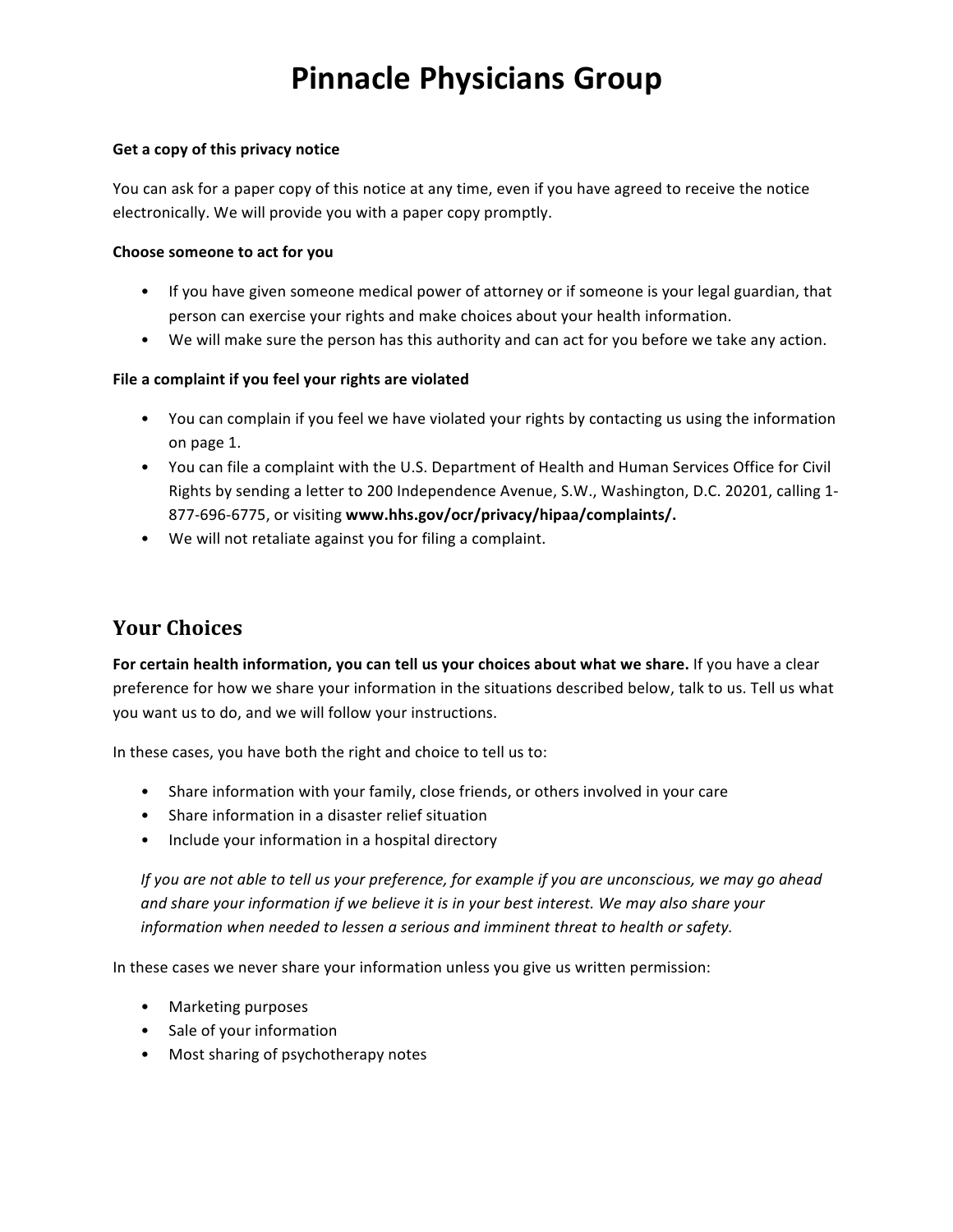In the case of fundraising:

• We may contact you for fundraising efforts, but you can tell us not to contact you again.

## **Our Uses and Disclosures**

## How do we typically use or share your health information?

We typically use or share your health information in the following ways.

### **Treat you**

We can use your health information and share it with other professionals who are treating you.

*Example:* A doctor treating you for an injury asks another doctor about your overall health condition.

### **Run our organization**

We can use and share your health information to run our practice, improve your care, and contact you when necessary.

*Example:* We use health information about you to manage your treatment and services.

## **Bill for your services**

We can use and share your health information to bill and get payment from health plans or other entities.

*Example:* We give information about you to your health insurance plan so it will pay for your *services.* 

## How else can we use or share your health information?

We are allowed or required to share your information in other ways – usually in ways that contribute to the public good, such as public health and research. We have to meet many conditions in the law before we can share your information for these purposes. For more information see: www.hhs.gov/ocr/privacy/hipaa/understanding/consumers/index.html**.**

## **Help with public health and safety issues**

We can share health information about you for certain situations such as:

• Preventing disease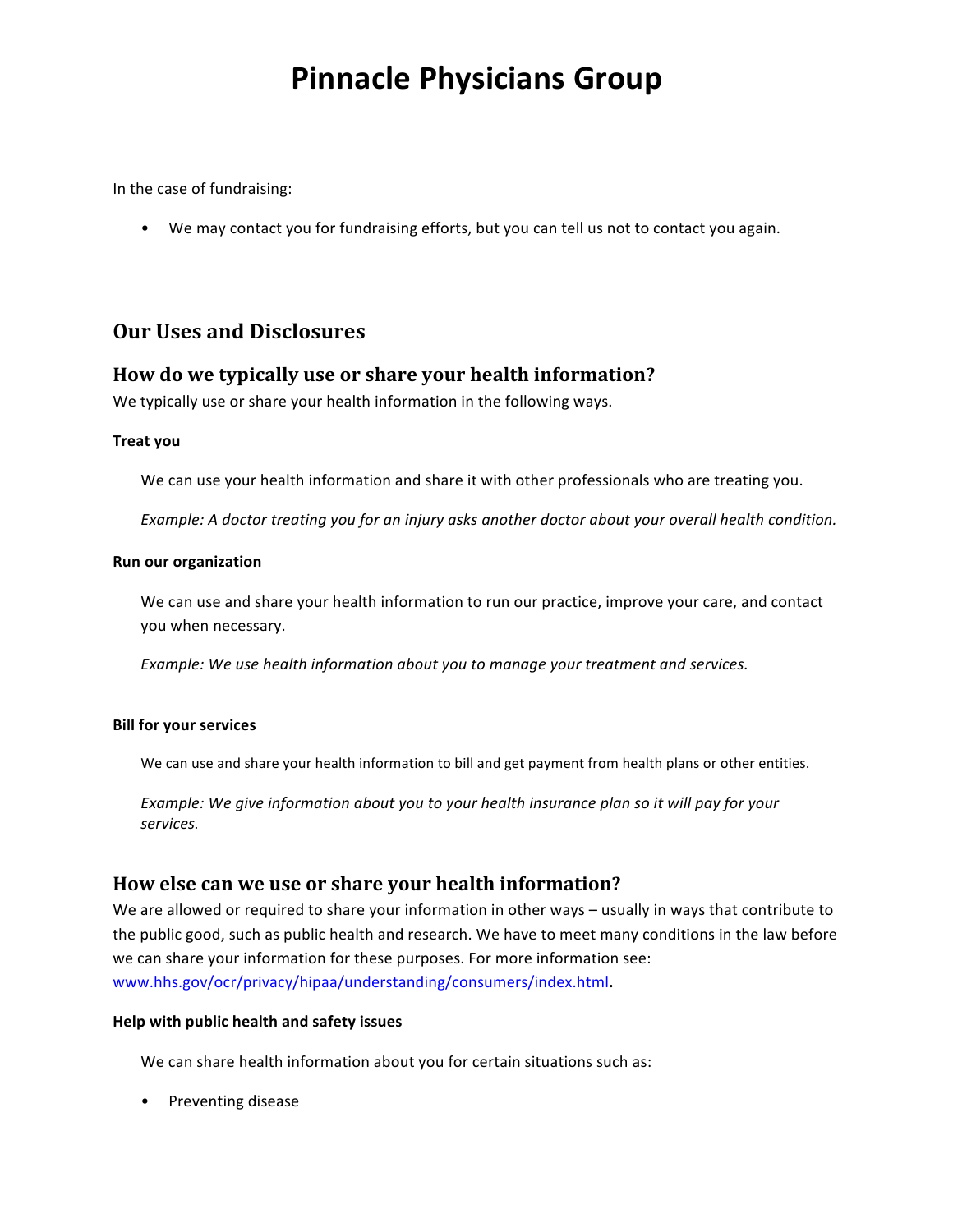- Helping with product recalls
- Reporting adverse reactions to medications
- Reporting suspected abuse, neglect, or domestic violence
- Preventing or reducing a serious threat to anyone's health or safety

#### **Do research**

We can use or share your information for health research.

#### **Comply with the law**

We will share information about you if state or federal laws require it, including with the Department of Health and Human Services if it wants to see that we're complying with federal privacy law.

#### **Respond to organ and tissue donation requests**

We can share health information about you with organ procurement organizations.

#### **Work with a medical examiner or funeral director**

We can share health information with a coroner, medical examiner, or funeral director when an individual dies.

### Address workers' compensation, law enforcement, and other government requests

We can use or share health information about you:

- For workers' compensation claims
- For law enforcement purposes or with a law enforcement official
- With health oversight agencies for activities authorized by law
- For special government functions such as military, national security, and presidential protective services

#### **Respond to lawsuits and legal actions**

We can share health information about you in response to a court or administrative order, or in response to a subpoena.

## **Our Responsibilities**

- We are required by law to maintain the privacy and security of your protected health information.
- We will let you know promptly if a breach occurs that may have compromised the privacy or security of your information.